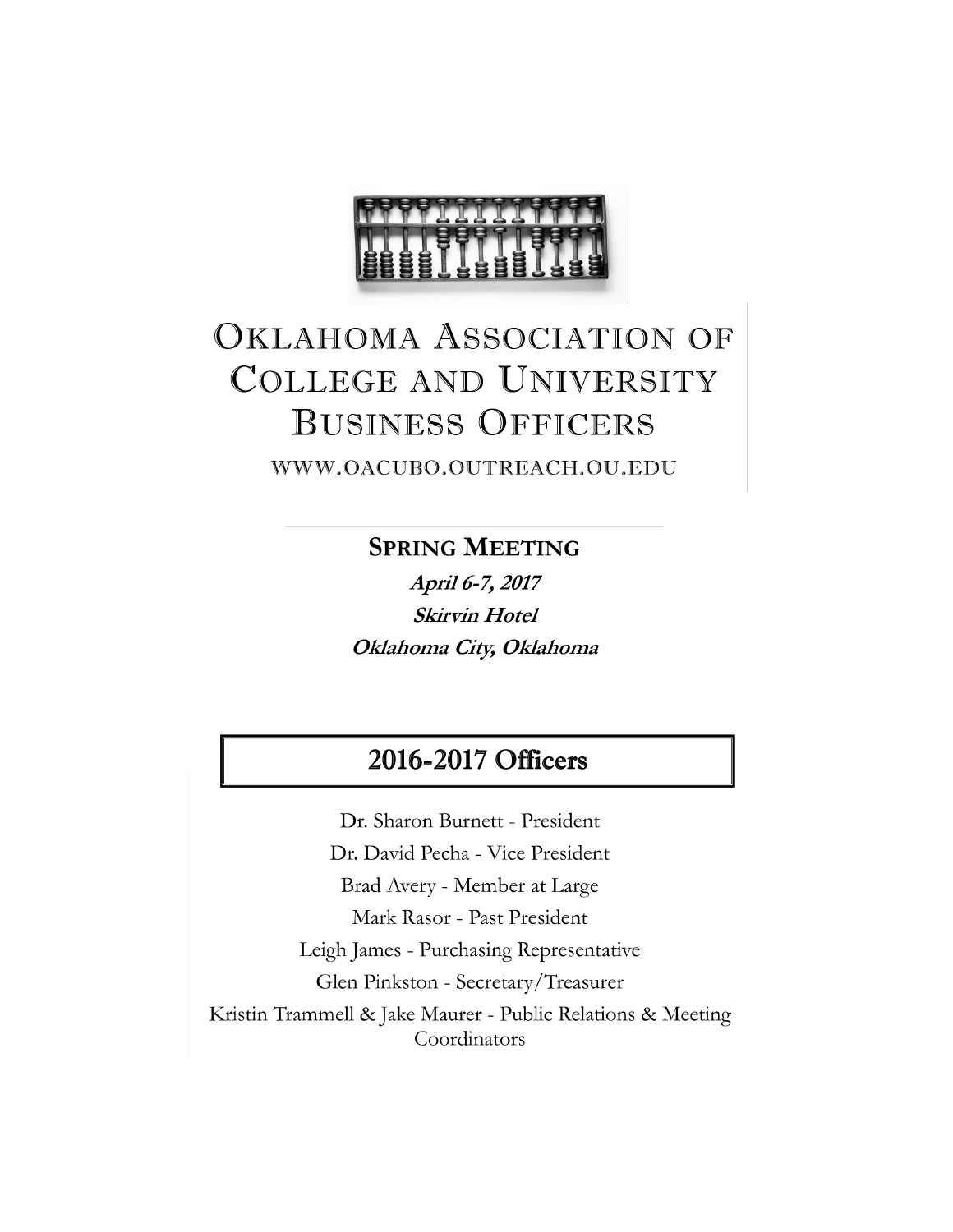## Oklahoma Association of College and University Business Officers **Spring 2017 Meeting Agenda Thursday, April 6, 2017**

| $7:30$ a.m. - $9:00$ a.m.                                                                                                                                               | Grand Ballroom Foyer       | $2:00$ p.m. $-2:50$ p.m.                                                                            | 1 CPE ~ Grand Ballroom A-D |
|-------------------------------------------------------------------------------------------------------------------------------------------------------------------------|----------------------------|-----------------------------------------------------------------------------------------------------|----------------------------|
| Registration, Continental Breakfast                                                                                                                                     |                            | General Session: "CyberCrime"<br>Manager, Technology and Management Consulting, RSM US LLP.         |                            |
| $9:00$ a.m. - 10:40 a.m.                                                                                                                                                | 2 CPE ~ Grand Ballroom A-D |                                                                                                     |                            |
| Keynote Address: "Marathon Madness"<br>Greg Hawks                                                                                                                       |                            | $2:50$ p.m. $-3:10$ p.m.                                                                            | Grand Ballroom E-F         |
|                                                                                                                                                                         |                            | <b>Break with the Vendors</b>                                                                       |                            |
| 10:40 a.m. $-11:00$ a.m.                                                                                                                                                | Grand Ballroom E-F         | $3:10 \text{ p.m.} - 4:00 \text{ p.m.}$                                                             | 1 CPE ~ Grand Ballroom A-D |
| <b>Break with the Vendors</b>                                                                                                                                           |                            | General Session: "CyberCrime - (cont)"<br>Manager, Technology and Management Consulting, RSM US LLP |                            |
| $11:00$ a.m. $-11:50$ a.m.                                                                                                                                              | 1 CPE ~ Grand Ballroom A-D |                                                                                                     |                            |
| General Session: "Financial Trends In Higher Education and<br><b>Institutional Responses to Those Trends"</b><br>Andrew Laws, Managing Director, Huron Consulting Group |                            | 4:00 p.m. $-4:10$ p.m.                                                                              | Grand Ballroom A-D         |
|                                                                                                                                                                         |                            | <b>Vendor Door Prize Presentations</b>                                                              |                            |
| 11:50 a.m. $-1:00$ p.m.                                                                                                                                                 | Centennial Ballroom        | 4:10 p.m. $-$ 5:00 p.m.                                                                             | 1 CPE ~ Grand Ballroom A-D |
| Lunch                                                                                                                                                                   |                            | General Session: "OSRHE Update"<br><b>Chancellor Glen Johnson, OSRHE</b>                            |                            |
| 1:00 p.m. $-1:50$ p.m.                                                                                                                                                  | 1 CPE ~ Grand Ballroom A-D | $5:00$ p.m. $-6:30$ p.m.                                                                            | Founders Room, 14th Floor  |
| General Session: "Negotiation Skill Tune Up"<br>Scott Schlotthauerr, C.P.M., Chief Procurement Officer, OSU                                                             |                            | <b>Vendor Sponsored Social Hour</b><br>See Sponsorship Insert                                       |                            |
| $1:50$ p.m. $-2:00$ p.m.                                                                                                                                                | Grand Ballroom E-F         | 6:30 p.m. $-8:00$ p.m.                                                                              | Venetian Room, 14th Floor  |
| <b>Break with the Vendors</b>                                                                                                                                           |                            | <b>Dinner</b>                                                                                       |                            |